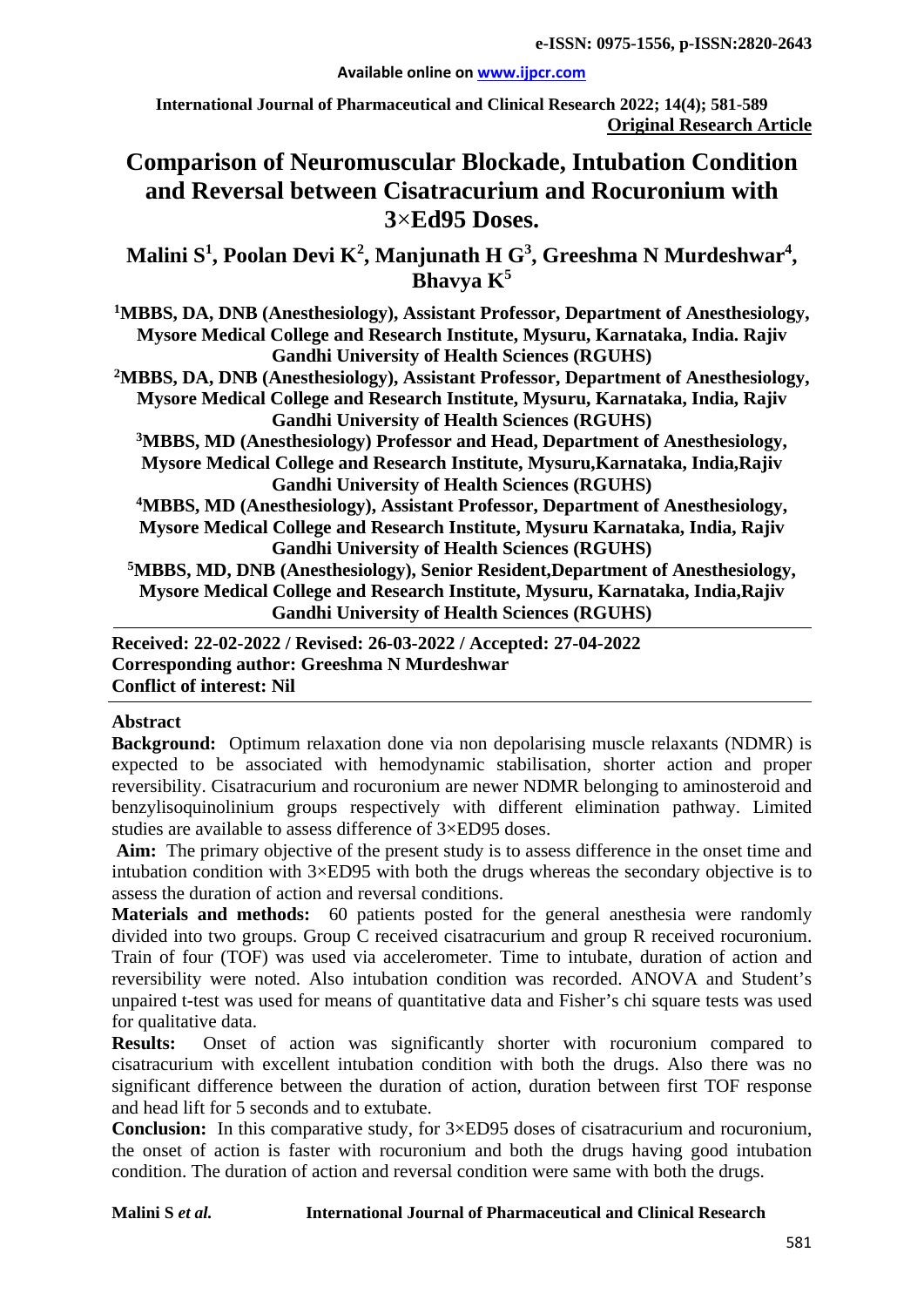#### **Keywords:** Cisatracurium, Intubation, Neuromuscular blockade, Reversal, Rocuronium.

This is an Open Access article that uses a fund-ing model which does not charge readers or their institutions for access and distributed under the terms of the Creative Commons Attribution License (http://creativecommons.org/licenses/by/4.0) and the Budapest Open Access Initiative (http://www.budapestopenaccessinitiative.org/read), which permit unrestricted use, distribution, and reproduction in any medium, provided original work is properly credited.

### **Introduction**

General anesthesia is a type of anesthesia wherein patients are deeply sedated to be unaware of surgical pain with intravenous (IV) or inhalational drugs. Neuromuscular blockers (NMB) which causes muscle relaxation especially non depolarising muscle relaxants (NDMR) are used to avoid spasm which can hinder the surgical procedure. Hence NMB have a dominant role in anesthesia. [1] Ideally NMB are expected to have short onset time, provide adequate relaxation during intubation and intraoperatively, maintain stable hemodynamic and return of skeletal muscle function which can be easily estimated. [2, 3] As the development of newer NMB pursued, the anesthesiologists are presently provided with drugs with minimal systemic side effects and efficiently used in rapid sequence induction (RSI) of anaesthesia. [2, 3 ] RSI is done with NMB having shorter onset of action of 60 to 90 seconds, for which succinyl choline which is a depolarising muscle relaxant is often used. This is done to shorten the duration of bag and mask ventilation before intubation, in patients with high risk of aspiration due to delayed gastric emptying like pregnancy or polytrauma.

There are two classes of NDMR: benzylisoquinolinium and aminosteroid. Cisatracurium besylate is a newer benzylisoquinolinium NDMR with intermediate duration of action. [4, 5] It was introduced in 1995. It is approximately 4-5 times more potent than atracurium with slower onset of action. [5] It is eliminated mainly by Hoffmann's degradation. It has minimal laudonosine production and no histamine release even at doses of upto  $0.3 \text{ mg} \cdot \text{kg}^{-1}$  (6xED95) unlike atracurium. [6]

Rocuronium which is a newer aminosteroidal NDMR, introduced to clinical use in 1992 has a rapid onset with intermediate duration of action. [3, 7] Being monoquaternary analogue of vecuronium, it is mainly eliminated via hepatic reuptake and biliary excretion and up to 20% is excreted unchanged in the urine. [8] It has shorter onset time, intermediate duration of action and rapid recovery characteristics along with cardiovascular stability. $8$  Studies suggests that rocuronium at a dose of 0.9-1.2  $mg \text{.} kg^{-1}$  has an onset of action similar to succinyl choline making it suitable alternative for RSI. [8]

Acceleromyography is a simple method of analysing neuromuscular function. [9] Train-of-four (TOF) at the first dorsal interosseus muscle is the evoked potential in muscle recorded after four continuous stimulus at the peripheral nerve.<sup>[10]</sup>

ED95 is the dose of NMB that is expected to produce 95% block at the adductor pollicis. Two to three times of ED95 doses are needed for intubation. ED95 dose of  $c$ isatracurium is 0.05 mg.kg $^{-1}$ . ED95 dose of rocuronium is  $0.3 \text{ mg} \cdot \text{kg}^{-1}$ .

Carroll MT et al. showed that 2xED95 dose of cisatracurium had longer onset time compared to rocuronium and intubating conditions were comparable between both of them. [11] In Lee H et al. study 3xED95 dose of cisatracurium had slower onset of action but provided good intubating conditions compared to rocuronium.[3] The results obtained in both the above studies are different. Also there are very few studies to compare the intraoperative muscle relaxation effect of 3xED95 doses of these two NDMR.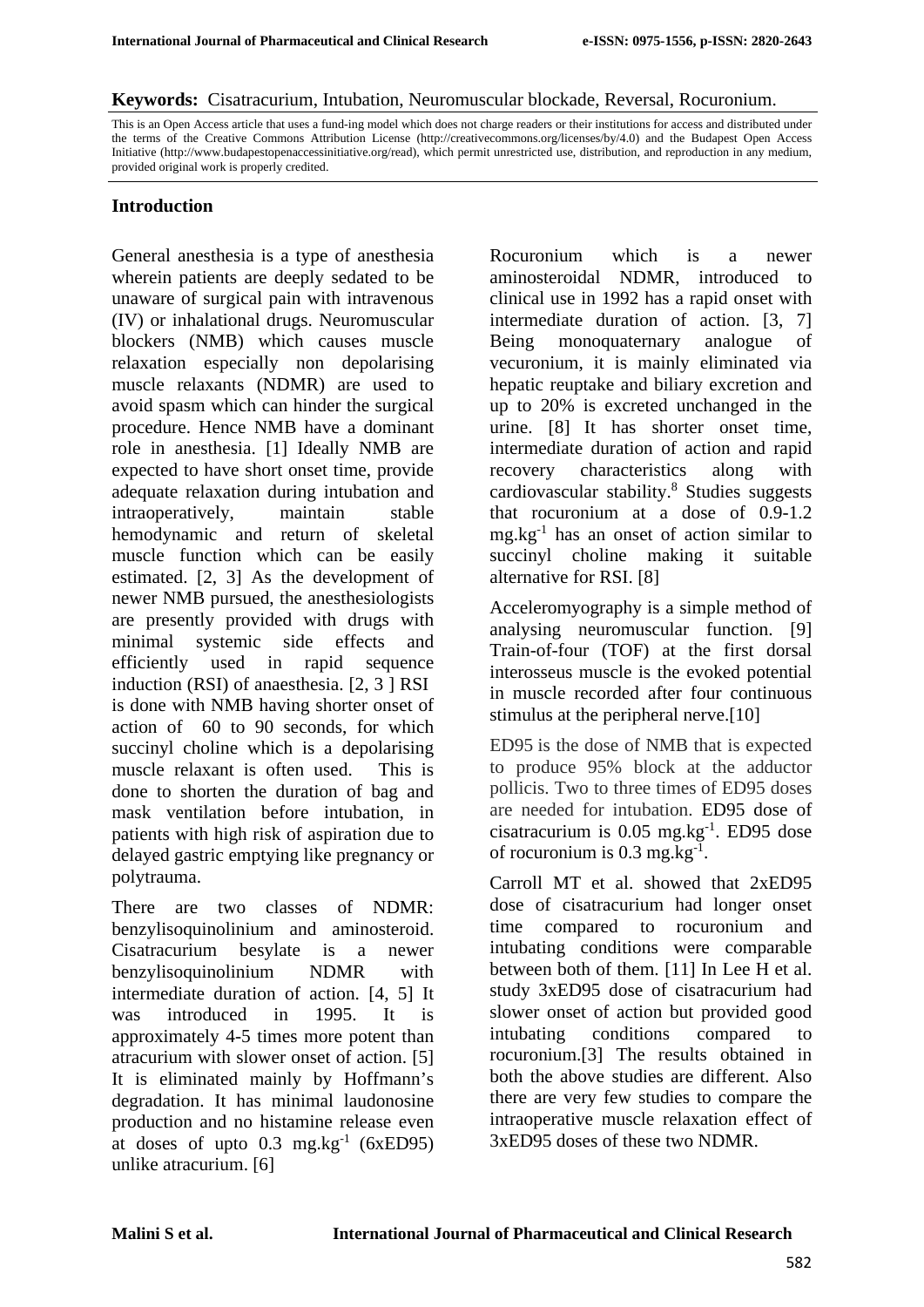With respect to reversibility and extubation post operatively, even in present days the dilemma exists between clinical criteria and TOF ratio (ratio of fourth to first evoked potential). Naquib et al. metanalysis could not derive the conclusion that the residual curarisation could be decreased via TOF monitoring. [12] In contrast Hermmerling et al. review showed acceleromyographic monitoring gives the precision and applicability to various muscles and also TOF ratio more than 0.9 suggest adequate period to extubate. [13] There are limited studies to differentiate the reversal effect of 3xED95 doses of cisatracurium and rocuronium both either clinically or via TOF monitoring.

Hence the present study was done to compare 3xED95 doses of cisatracurium and rocuronium for onset and maintenance of relaxation intraoperatively and its reversibility effect during extubation as both these drugs belong to two different categories with different elimination pathway.

Primary objectives are to compare onset of action and intubating conditions. Secondary objectives is to compare duration of action and reversibility using neostigmine with 3xED95 doses of cisatracurium and rocuronium.

## **Materials and methods**:

This is a prospective, randomised, double blinded comparative study conducted between April 2021 to September 2021. 60 patients belonging to American society of anesthesiologists (ASA) grade I and II, who were posted for elective surgeries under general anesthesia lasting for less than three hours were included in the study after ethical committee clearance (ECR/134/Inst/KA/2013/RR-19).

Exclusion criteria were ASA grade above III, age under 18 and over 60 years, obesity with body mass index (BMI) over 30 kg.m-2 , patients receiving medication interfering with NDMR (anticonvulsants, aminoglycosides or polypeptide antibiotics), patients with anticipated difficult intubation and with muscular disorders. After taking informed written consent, the study population were randomly selected among both the groups. Randomisation was done by computer generated tables column. Allotment concealment was done by a person unaware of enrolment. All patients were preoperatively evaluated for the presence of inclusion and exclusion criteria. The patients were assigned into two equal groups with 30 patients in each group depending on the NDMR they received (figure-1).



Group C : received  $0.15$  mg.kg<sup>-1</sup> of cisatracurium. Group R: received  $0.9$  mg.kg<sup>-1</sup> of rocuronium.

# **Figure 1: Consort enrolment flowchart**

### **Malini S et al. International Journal of Pharmaceutical and Clinical Research**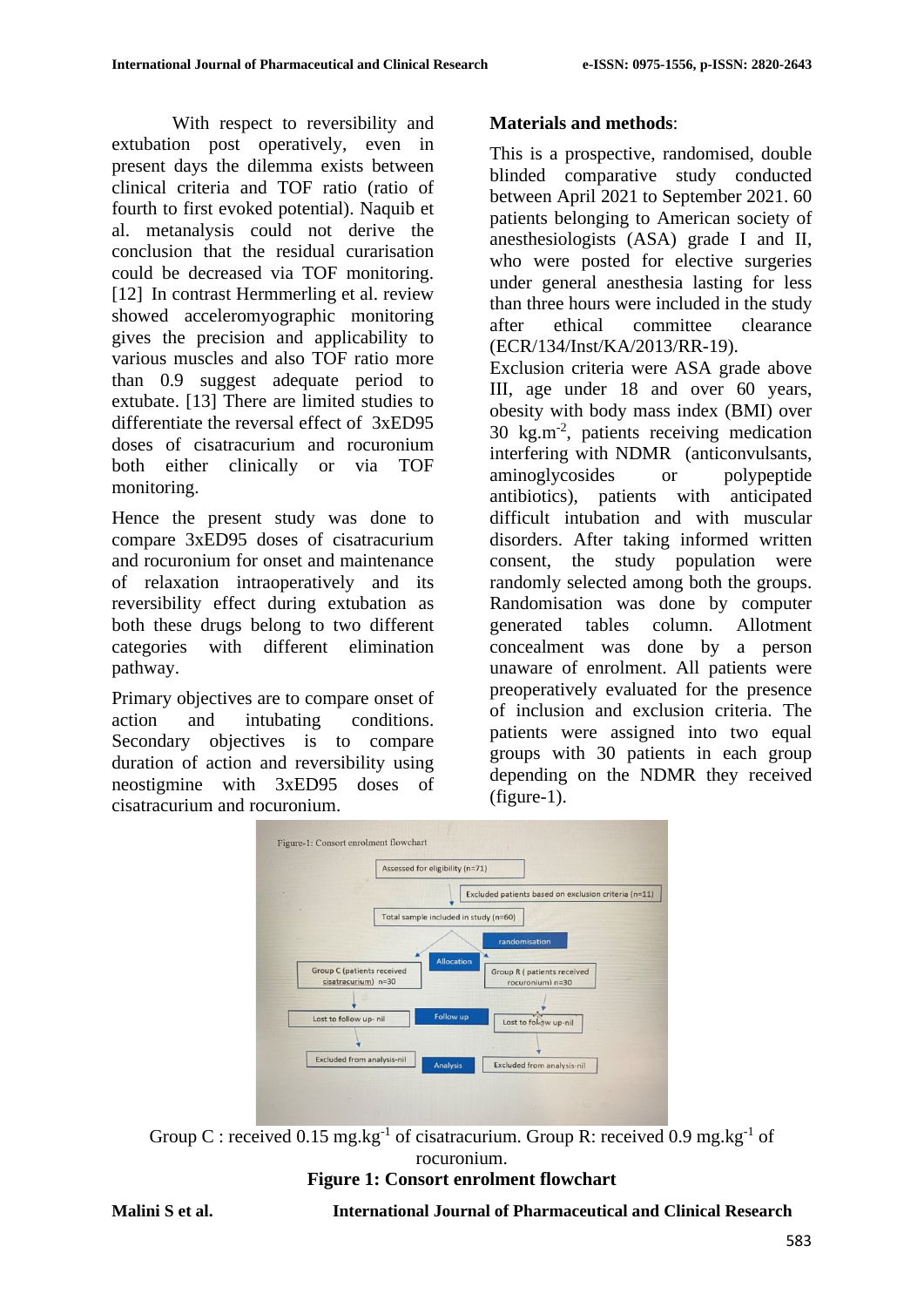After the arrival of the patient to operating room; IV crystalloid was started. Pulse rate (PR), oxygen saturation, surface temperature, ECG, non-invasive blood pressure (NIBP) and end tidal carbon-dioxide were monitored.

After recording the baseline readings, patient were premedicated with IV midazolam 0.05mg.kg<sup>-1</sup>, IV ondansetron  $4mg$  and IV fentanyl  $2\mu g.kg^{-1}$ . Electrode was attached at the radial side on the wrist. Ulnar nerve was stimulated and the impulse was recorded via accelerometer placed on the volar side of the distal phalynx of the thumb which corresponds to adductor pollicis muscle response. Unnecessary arm movements was avoided. With single twitch stimulation, the maximal stimulus was noted. 10% to 15% above this stimulus, supramaximal TOF stimulus was planned to be used after injecting anesthetic agents.

After preoxygenation, IV propofol  $2mg \text{.kg}^{-1}$  was injected. IV NDMR was injected depending on the group as mentioned above. The senior anesthesiologist injecting the drug was blinded as the drug is prepared by another anesthesiologist. Every 20 seconds the evoked response to supramaximal TOF electrical stimulation was monitored. Patient was bag and mask ventilated with 40% oxygen, 60% nitrous oxide and isoflurane 0.2% to 2%. Intubation was performed by the same anesthetist who was blinded to give NDMR once TOF is 0. Intubating conditions was assessed using the score described by Goldberg et al. [14]

- 1. Excellent: Easy passage of the tube without coughing. Vocal cords relaxed and abducted.
- 2. Good: Slight coughing and/or bucking while passing tube. Vocal cords relaxed and abducted.
- 3. Poor: Passage of tubes with moderate coughing and/or bucking vocal cords moderately adducted.

4. Not possible: Vocal cords not relaxed, tightly adducted.

If the score was 3 or 4, plan was made to attempt intubation after 30 seconds.

The onset time (interval from the end of muscle relaxant injection till the suppression of first TOF response) was noted. Anesthesia was maintained with a mixture of 40% oxygen, 60% nitrous oxide and isoflourane between 0.2% to 2%.

The duration of action (interval from the end of muscle relaxant injection to the appearance of first TOF response was noted). With the appearance of first response to TOF, maintenance dose of cisatracurium  $0.025$  mg.kg<sup>-1</sup> and rocuronium  $0.15$  mg.kg<sup>-1</sup> was given.

At the end of surgery, first TOF response appears, reversal was given with IV  $0.05$ mg.kg<sup>-1</sup> neostigmine and IV  $0.01$ mg.kg-1 glycopyrrolate. Once TOF ratio was greater than 0.9, patient was extubated. The duration between first TOF response and sustained head lift for 3 seconds was recorded. Also duration between first TOF response and TOF ratio> 0.9 was recorded. Intraoperatively analgesia was by IV fentanyl every hourly 1µg.kg-1 . Post operatively the patients were observed for any side effects. Data was collected in the preformed proforma.

Sample size and sampling technique: sample size was 60 patients (30 in each group). The sample size was based on article Lee H et al with 95% confidence interval and 80% power. [3]  $n_{1}$ = ( $\sigma_1$ <sup>2</sup> +  $\sigma_2$ <sup>2</sup>/ K) (z 1-α/2 + z 1-β )<sup>2</sup>/  $\Delta$ <sup>2</sup> and n<sub>2=</sub> (κ \* σ<sub>1</sub><sup>2</sup>)  $+ \sigma_2^2$ ) (z 1-α/2 + z 1-β )<sup>2</sup>/  $\Delta^2$ . n<sub>1</sub> and n<sub>2</sub> are sample size of group C and R respectively. σ<sub>1</sub> and σ<sub>2</sub> are standard deviation of group C and R respectively. Δ is difference in group means and  $\kappa$ = n<sub>1</sub>/ n<sub>2</sub>. Data were entered using MS excel software and analysed using statistical package for social sciences (SPSS) 18 software for determining the statistical significance.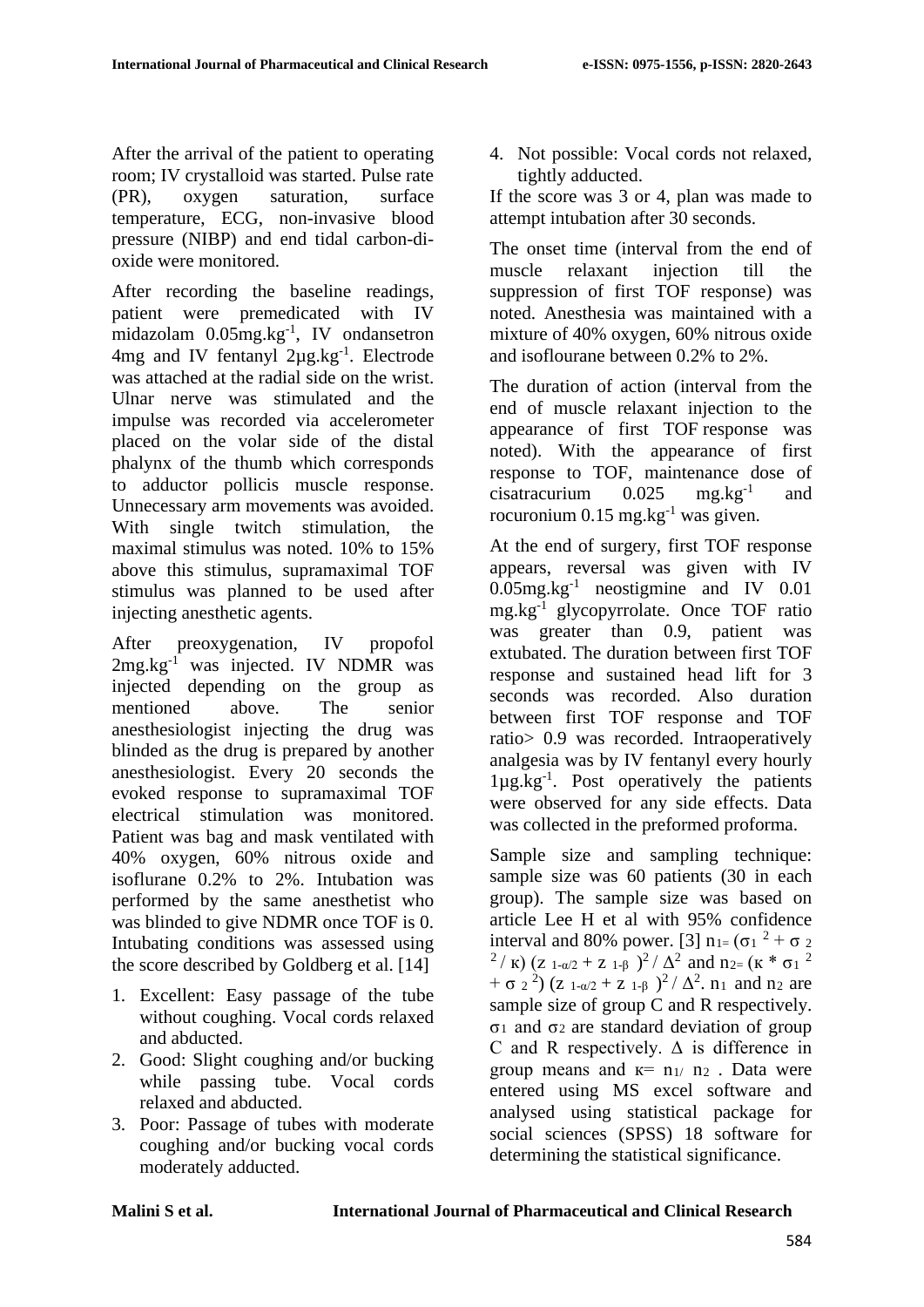Statistical analysis: frequencies and percentages were calculated for qualitative variables. Range, means and standard deviations were calculated for quantitative variables. Significance of mean of various parameters were assessed with analysis of variance between the two groups. Student's unpaired 't' test was used to test the significance of difference between quantitative variables and Fisher's chi square tests for qualitative variables. pvalue less than 0.05 was considered as significant relationship.

### **Results:**

Both the groups were comparable with respect to age, sex, ASA grades, BMI and duration of surgeries (table-1).

| Parameters                                                      |              | $Group-C$        | Group-R           | p-value |
|-----------------------------------------------------------------|--------------|------------------|-------------------|---------|
| Age (mean $\pm$ *S.D.)                                          |              | $37.2 \pm 14.76$ | $37.86 \pm 15.28$ | 0.297   |
| Sex                                                             | Males        | 11 (37%)         | 16(53%)           | 0.194   |
|                                                                 | Females      | 19 (63%)         | 14 (47%)          |         |
| **ASA grade                                                     | I            | $15(50\%)$       | 14 (47%)          | 0.796   |
|                                                                 | $\mathbf{I}$ | 15 (50%)         | 16(53%)           |         |
| Body Mass Index (mean $\pm$ S.D.)                               |              | $23.82 \pm 2.12$ | $24.70 \pm 1.19$  | 0.053   |
| surgeries<br>Duration of<br>(hours)<br>$(\text{mean} \pm S.D.)$ |              | $2.12 \pm 0.54$  | $2.04 \pm 0.55$   | 0.555   |

\* S.D.- Standard Deviation

\*\* ASA- American Society of Anesthesiologist

Onset of action was significantly longer with cisatracurium than rocuronium. Duration of action, though longer with cisatracurium than rocuronium, the difference was not statistically significant. Difference in duration between TOF first response and sustained head lift for 5 seconds after neostigmine injection was not significant. Similarly the difference in

duration between TOF first response and TOF ratio to be more than 0.9 after neostigmine injection was not significant among the two drugs (table-2). The time required to attend the sustained head lift after first TOF response was shorter with both the drugs than the time duration between first TOF response and TOF ratio to be more than 0.9.

| Sl.no            | Parameters                             | Group-C (mean $\pm$ | Group-R (mean $\pm$   p-value |          |
|------------------|----------------------------------------|---------------------|-------------------------------|----------|
|                  |                                        | $*S.D.)$            | S.D.                          |          |
| 1.               | Onset of action (seconds)              | $194.4 \pm 16.28$   | 139.70±12.26                  | < 0.0001 |
| 2.               | Duration<br>action<br>of               | $46.16 \pm 5.97$    | $44.6 + 4.9$                  | 0.271    |
|                  | (minutes)                              |                     |                               |          |
| 3.               | Duration between first $2.76 \pm 0.56$ |                     | $3+4.9+0.78$                  | 0.193    |
|                  | **TOF response and head                |                     |                               |          |
|                  | lift for 5 seconds after               |                     |                               |          |
|                  | neostigmine (minutes)                  |                     |                               |          |
| $\overline{4}$ . | Duration between first                 | $5.3 \pm 0.7$       | $5.53 \pm 0.73$               | 0.212    |
|                  | <b>TOF</b><br>and<br>response          |                     |                               |          |
|                  | TOF>0.9 after neostigmine              |                     |                               |          |
|                  | (minutes)                              |                     |                               |          |

|  |  |  | Table 2: Onset, duration of relaxation and reversibility |  |  |
|--|--|--|----------------------------------------------------------|--|--|
|--|--|--|----------------------------------------------------------|--|--|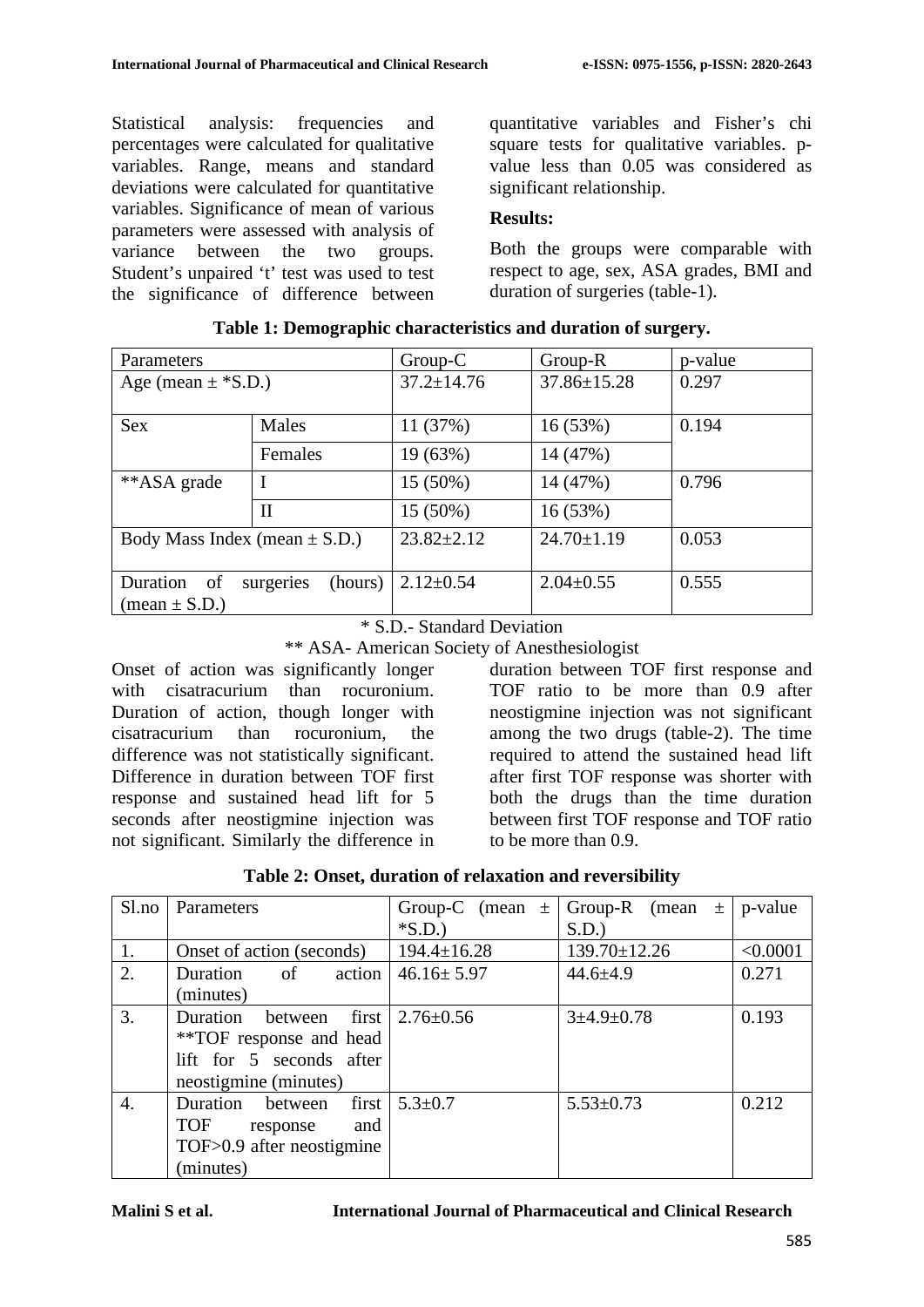#### \*S.D.- Standard Deviation \*\*TOF – Train of Four

The difference in the intubation score between both the groups were not

significant with maximum had excellent intubation condition (table-3 and figure-2).

### **Table 3: Goldberg's intubation score in both the groups during intubation**.

| Intubation     | Number of cases |          |
|----------------|-----------------|----------|
| score          | $Group - C$     | Group-R  |
| Excellent      | 26 (87%)        | 25 (83%) |
| Good           | 4(13%)          | 5(17%)   |
| Poor           |                 |          |
| Can't intubate |                 |          |





### **Discussion:**

NMB are very important adjuvant to general anaesthesia. In our study, we tried to assess and compare the effects of 3×ED95 doses of cisatracurium an aminosteroid and rocuronium a benzylalkalonium. The onset of action for the complete suppression of first TOF response was shorter with rocuronium compared to cisatracurium (table-2). Onset time in our study matched with the study of Lee et al. [3], Xiabo et al. and Adamus

et al. [6, 15] In all of these studies 3×ED95 doses of cisatracurium and rocuronium were compared.

Lee et al. compared the onset of action using 3×ED95 doses of rocuronium and cisatracurium using propofol  $2mg \text{ kg}^{-1}$  and ramifentanyl  $0.5\mu$ g.kg<sup>-1</sup>.[3] It was statistical significantly shorter with rocuronium  $102 \pm 49$  seconds than with cisatracurium  $197 \pm 53$  seconds. [3]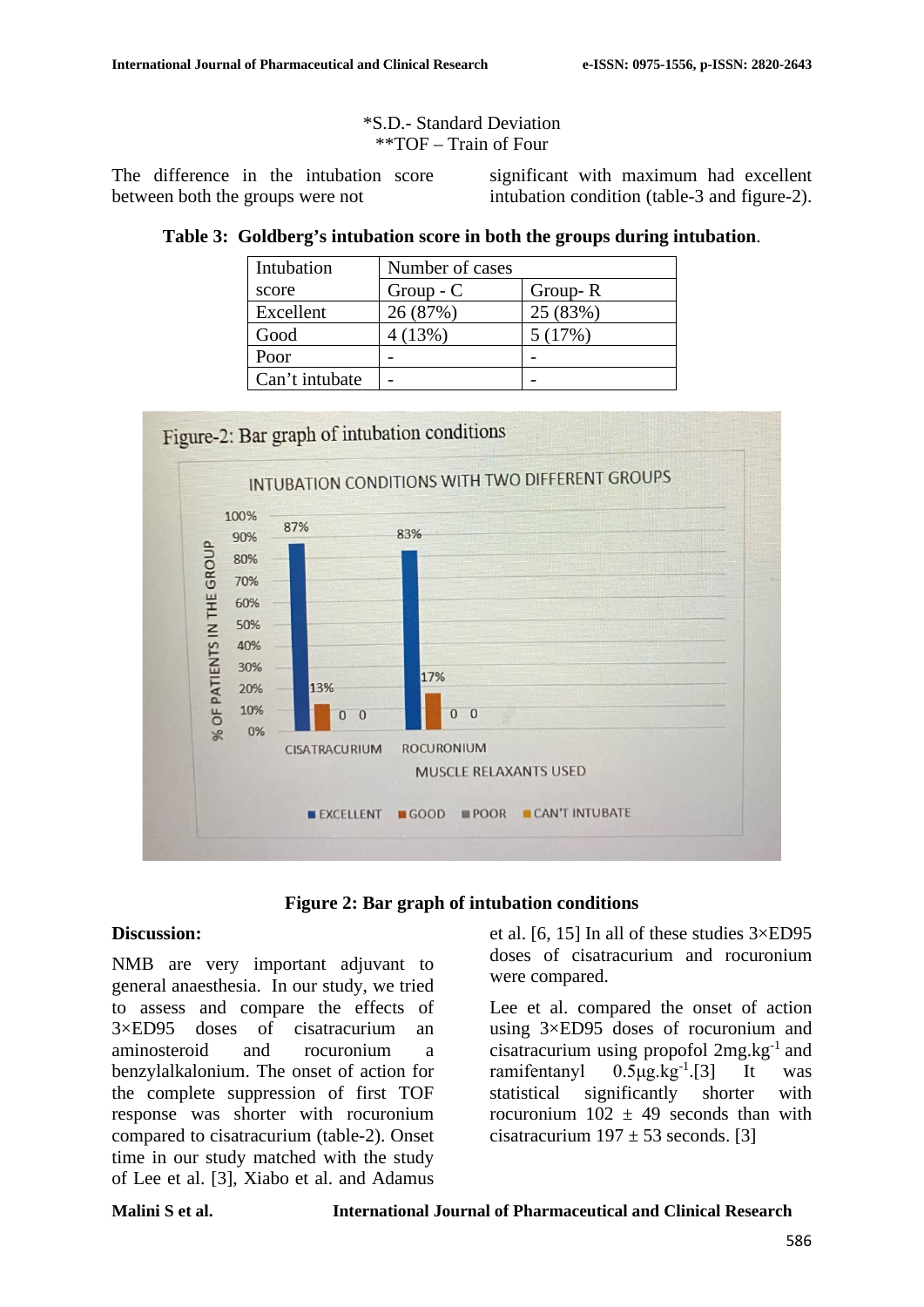Xiabo et al. compared 3×ED95 of both these NDMR in adults and elderly patients receiving total intravenous anesthesia (TIVA) with propofol and remifentanil infusion. [6] Onset of the effect of cisatracurium was  $249.30 \pm 93.25$  seconds and rocuronium was  $115.90 \pm 37.01$ seconds in adult groups whereas it was  $261.00 \pm 64.56$  seconds with cisatracurium and  $104.25 \pm 33.75$  seconds with rocuronium in elderly patients. [6] The difference in onset time of cisatracurium between ours and this study might be because of inhalational agents which we used causing slightly lower onset of time unlike Xiabo et al. study who used TIVA. Muscle relaxation property of inhalational agent perhaps the possible cause.

Onset time of cisatracurium was delayed by three times as compared to rocuronium according to Adamus et al. study with 3×ED95 doses.[15] Here patients were posted for general anesthesia surgery with TIVA maintained with propofol and sufentanil.

Omera et al. and Caroll et al. studies shows that even 2×ED95 of rocuronium has early onset of action compared to cisatracurium. [1, 11]

We assessed the intubation condition once the TOF response completely disappears using the score described by Goldberg et al (table-3 and figure-2). [14] In our study maximum of our patients in both the group had excellent intubation conditions once the TOF response was absent, and the difference was not significant. In Omera et al. study, where 2×ED95 dose was used, clinically acceptable intubation condition was achieved at short time of 60 seconds with rocuronium compared with cisatracurium which was 120 seconds and these times corresponded to the complete absence of TOF responses.<sup>1</sup>

In our study the difference in duration of action of both the NDMR were not significant (table-2) and hence the duration of action was almost the same which is also seen in Adamus et al. and Xiabo et al. study. [6, 15] In Adamus et al. the 3×ED95 doses duration of action of cisatracurium was 52±7 minutes and of rocuronium was  $52 \pm 12$  minutes.<sup>15</sup> Xiabo et al. study had the duration of cisatracurium and rocuronium as  $49.50 \pm$ 9.15 minutes and  $48.30 \pm 13.97$  minutes respectively whereas in elderly it was 50.45  $\pm$  4.66 minutes and 70.75  $\pm$  27.31 minutes respectively.[6] The elderly patients had significantly longer duration of action with rocuronium than in adults compared to cisatracurium which might be because of slow metabolism and elimination. [6]

We studied the reversal property of NDMR via two methods: clinically followed by TOF monitoring, after the injection of neostigmine and glycopyrrolate, both given once there was first TOF response. Thus we assessed and compared the induced recovery with 3×ED95 dose of both NDMR.

In our study both, the duration from first TOF response to head lift for 5 seconds and from first TOF response to TOF ratio greater than 0.9, were though longer with rocuronium compared to cisatracurium (table-2), the difference was not statistically significant. Sagir et al. assessed induced recovery. In their study, they compared reversibility of cisatracurium and rocuronium using 4%- 6% of desflurane and 50% of N2O in oxygen whereas we used isoflurane 1% - 2% and 40% of N2O during intraoperative maintenance. Both of our studies used inhalational agents intraoperatively and not TIVA.16 In Sagir et al. study, the difference in time duration between reversal of NDMR and clinical tests like occurrence of visual disturbances, head lift, sustained leg lift and hand grip test were not significant with both the drugs.[16] Also the duration to attend the TOF ratio more than 0.9 was similar with both the drugs.  $[16]$  But they used  $2 \times E$ D95 dose to study induced recovery along with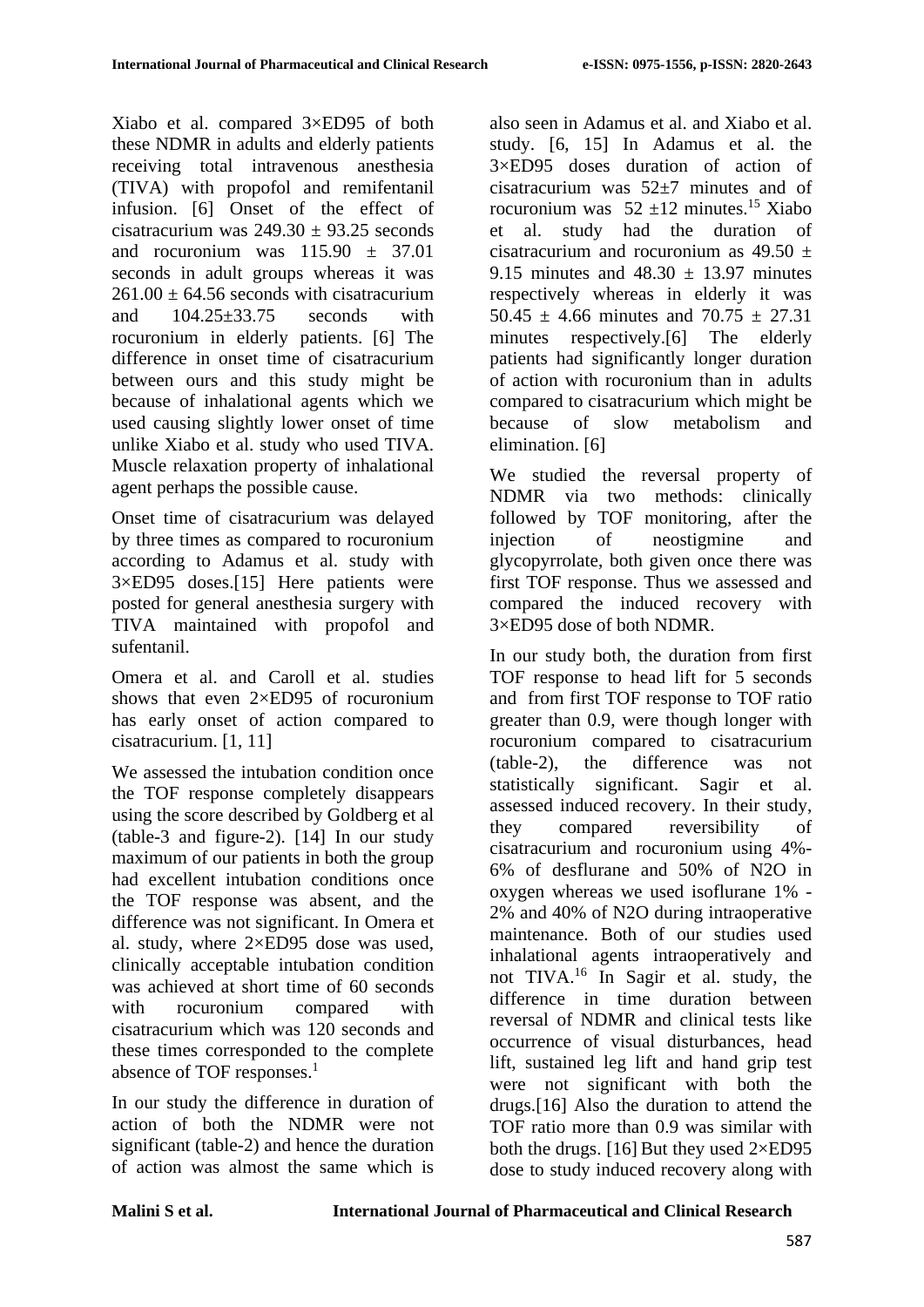inhalational agents. We obtained similar result with 3×ED95 doses of both the drugs.

Reversal index (RI) is also used to assess the recovery of muscle relaxants and compare the NDMR reversibility. It is the duration between the increase of single twitch response from 25% to 75%. [10] There are several studies with RI to assess reversibility. We compared the result of RI of some studies which used cisatracurium and rocuronium with ours. The difference in RI was not significant in Xiabo et al. study who used 3×ED95 doses and Park et al. study who used 2×ED95 doses of study drugs. [6,17] These studies assessed the spontaneous recovery without anticholinesterase, which were similar with both the drugs. In our study the duration of induced recovery with anticholinesterase was similar with both the drugs.

In Jellish et al. study, TOF recovery time was prolonged significantly with rocuronium compared to cisatracurium. [18] This is contradicting to our study. But here prolonged infusion of both these NDMR were used in neurosurgical patients unlike intermittent bolus dose as in our study. The prolonged infusion can alter the pharmacokinetics of drugs and hence longer recovery time of rocuronium which is mainly eliminated by liver whereas cisatracurium has organ independent Hoffmann's elimination hence perhaps shorter recovery time. [19]

There were some limitations with our study. We did not used RI and also we did not compare the spontaneous recovery because we wanted to assess the pattern of induced recovery among both the drugs as very limited study have done it. Drug pharmacokinetics and pharmacodynamics could have been affected with the inhalational agents but as the inhalational agents were used in both the groups the results are comparable. Post tetanic count could also have been recorded to know the deeper intensity of blockade but we focussed on TOF responses as it is more widely used. We used post tetanic response to predict first TOF response because as the count decreases from 9 to 4-5, it indicates the shortly appearance of first TOF response.

# **Conclusion:**

In this study of comparison of  $3\times E$ D95 doses of an aminosteroid NDMR cisatracurium and benzylisoquinolinium NDMR rocuronium, there is significant faster onset of action for intubation with rocuronium than cisatracurium. Both drugs have excellent intubation conditions after complete disappearance of TOF responses and similar duration of action. The induced reversibility of both the drugs either clinically or once the TOF ratio is greater than 0.9 is also similar.

### **References**

- 1. Omera M, Hammad YM, Helmy AM. Rocuronium versus cisatracurium: Onset of action, intubating conditions, efficacy and safety. Alexandria J Anaesth Intens Care. 2005; 8:27-33.
- 2. Amin AM, Mohammad MY, Ibrahim MF. Comparative study of neuromuscular blocking and hemodynamic effects of rocuronium and cisatracurium under sevoflurane or total intravenous anesthesia. Middle East J Anaesthesiol. 2009 Feb;20(1):39-51.
- 3. Lee H, Jeong S, Choi C, Jeong H, Lee S, Jeong S. Anesthesiologist's satisfaction using between cisatracurium and rocuronium for the intubation in the anesthesia induced by remifentanil and propofol. Korean J Anesthesiol. 2013 Jan;64(1):34-9.
- 4. Adamus M, Koutna J, Gabrhelik T, Hubackova M, Janaskova E. Influence of gender on the onset and duration of rocuronium-induced neuromuscular block. Biomed Pap Med Fac Univ Palacky Olomouc Czech Repub. 2007 Dec;151(2):301-5.